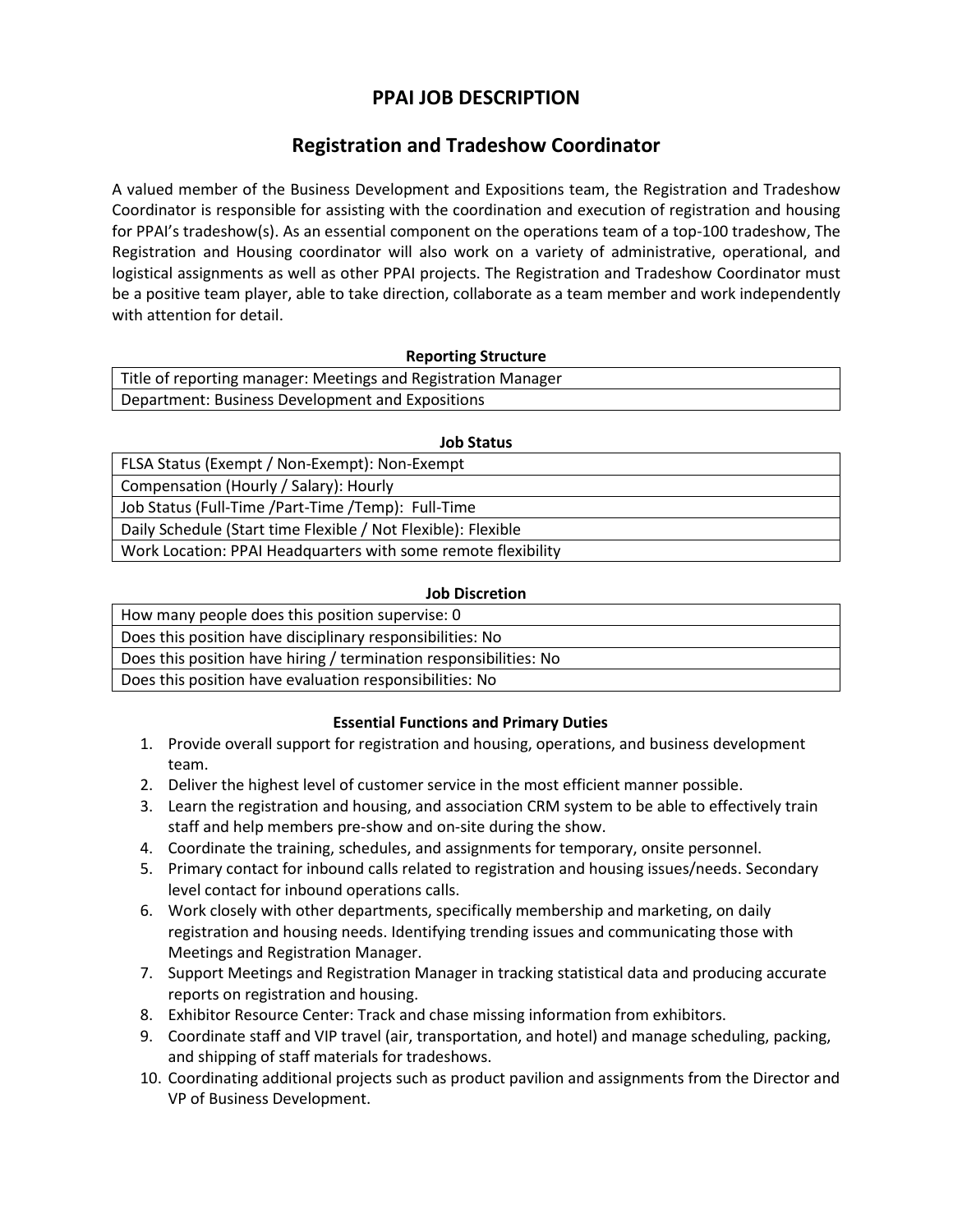## **Secondary Responsibilities**

- 1. Document, report and maintain accurate show files and production documents
- 2. Participate in bi-weekly registration planning calls with expositions team and registration vendor.
- 3. Support the tracking and collection of all sponsor and advertiser materials
- 4. Document, report and maintain accurate show files and production documents Provide support and backup for members of department as assigned
- 5. Cross-departmental collaboration
- 6. Works onsite at PPAI tradeshows and events as assigned
- 7. Other duties as assigned by Meetings and Registration Manager.

### **Association Wide Responsibilities & Values**

- 1. Provide honest and ongoing communication as needed to support success throughout the organization.
- 2. Meet established deadlines for all projects, reports, and communications for all audiences both internally and externally.
- 3. Provide high-quality products, reports, communications, and projects for all audiences internally and externally.
- 4. Be fair, consistent, responsive, and supportive of leaders, staff, board members, members, and vendors
- 5. Help PPAI to continually seek improvement. Be prepared to personally manage changes taking place within PPAI and the industry.
- 6. Be empowered, accountable and responsible for your career success, actions, influence, and impact upon the organization as a whole.
- 7. Foster cultural values, mission, and overall organizational guidelines of PPAI.

| <b>Equeation Preferred</b>            |                |                    |  |  |  |
|---------------------------------------|----------------|--------------------|--|--|--|
| <b>School/Certification Authority</b> | Degree/        | <b>Major/Minor</b> |  |  |  |
|                                       | Certification  |                    |  |  |  |
| High School: Required                 | <b>Diploma</b> |                    |  |  |  |
| College: Preferred                    | BA/BS          |                    |  |  |  |

## **Education Preferred**

#### **Experience Preferred**

| Type of Work                             | <b>Years of</b> | <b>Depth of Experience</b> |
|------------------------------------------|-----------------|----------------------------|
|                                          | experience      |                            |
| Tradeshow (Ideally includes registration | $3+$            | Mid-Level                  |
| experience)                              |                 |                            |
| <b>Customer Service</b>                  | $3+$            | Mid-Level                  |

#### **Knowledge, Skills and Abilities Preferred**

| <b>KSA's</b>                        | <b>Years of</b><br>experience | Depth of KSA's |
|-------------------------------------|-------------------------------|----------------|
| Written and Verbal Communication    | 3+                            | High           |
| <b>Strong Organizational Skills</b> | 3+                            | High           |
| Microsoft Suite                     | 3+                            | High           |
| <b>Time Management</b>              | 3+                            | High           |